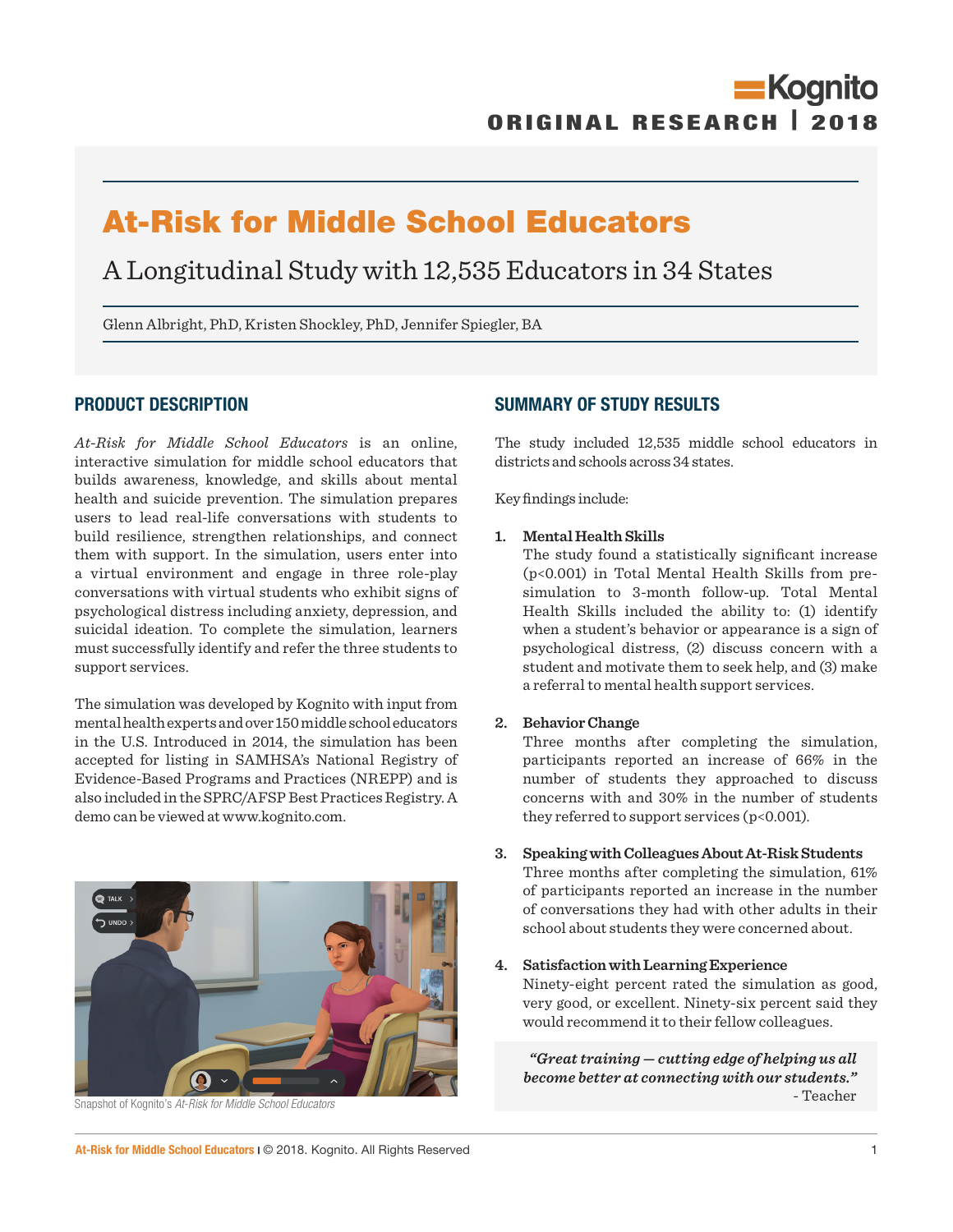## SUBJECTS AND METHODS

The study was conducted between September 2014 and August 2018 with 12,535 middle school educators in districts and schools across 34 states. Seventy-nine percent of participants were female, 11% received prior training on mental health, and 78% reported interacting with students for 1 or more hours each day. Additional demographic information is shown in Fig. 1.

Participants first completed a pre-survey (baseline) and then the online simulation, followed immediately by a post-simulation survey. Participants later completed a 3-month follow-up survey. All surveys were conducted online at a computer of the participant's choosing.

Participants were educators in institutions that purchased the simulation from Kognito and chose to have Kognito embed the survey tools into the training to assess its effectiveness. Fifty-two percent of participants learned about the simulation from a school administrator via an email, and 33% from a colleague. Participants had the option to take the simulation and were not compensated. Study results were analyzed using a repeated measures analysis of variance to determine the change in dependent variables across all three measurement points or a repeated measures t-test for those with only two time points.

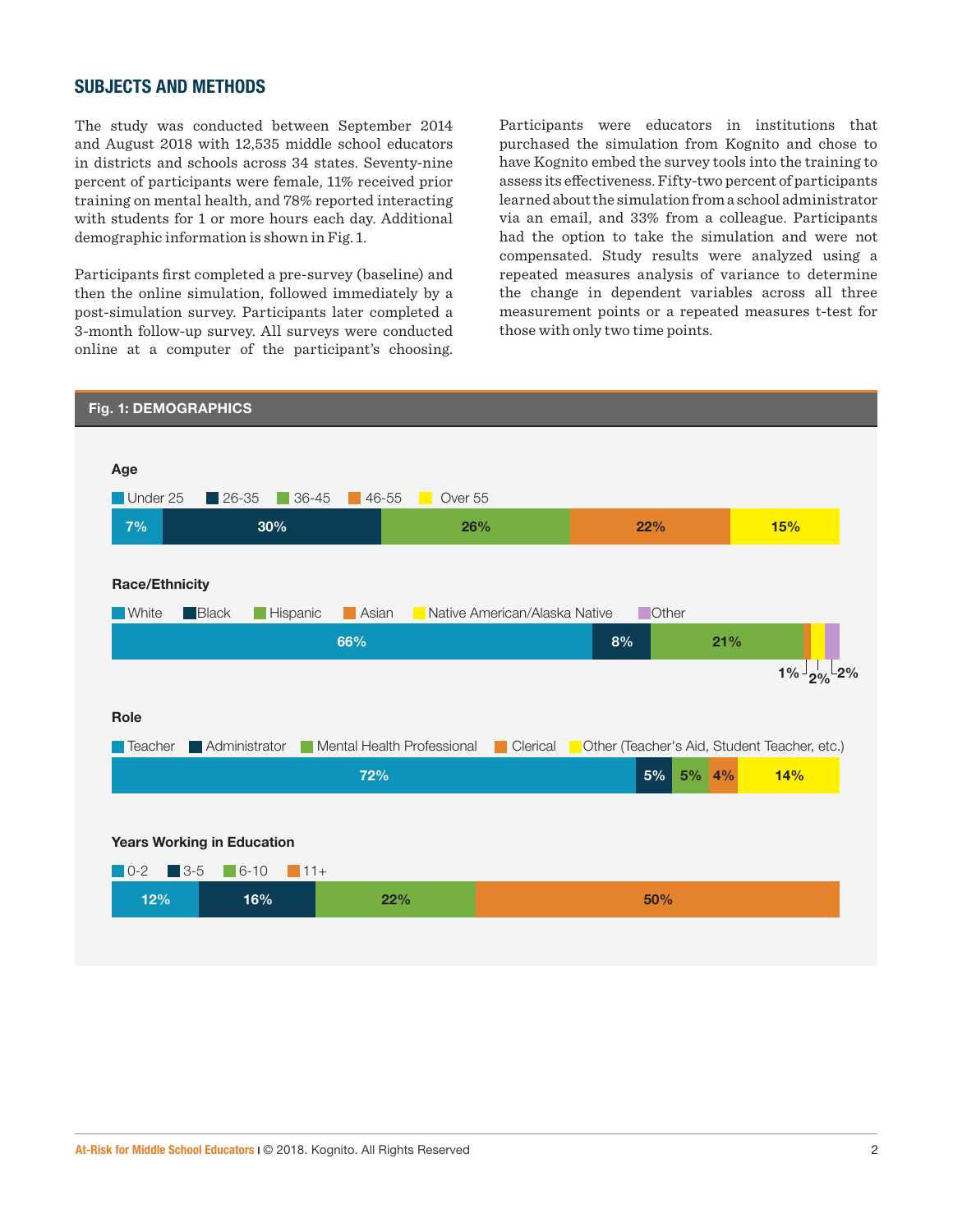## RESULTS

### *1. Total Mental Health Skills*

The study found a statistically significant increase (p<0.001) in Total Mental Health Skills from pre- to post-simulation that remained significant at 3-month follow-up (Fig. 2). Total Mental Health Skills included three self-perceived preparedness measures that include ability to: (1) identify when a student's behavior is a sign of psychological distress, (2) identify when a student's appearance is a sign of psychological distress, and (3) make a referral to mental health support services. Participants reported their preparedness for each measure using a 5-point Likert scale from very low (1) to very high (5).

## *2. Self-Efficacy*

The study found a statistically significant increase (p<0.001) in Total Self-Efficacy score from pre- to posttraining that remained significant at the three-month follow-up. Total Self-Efficacy included four measures of perceived confidence in one's ability to: (1) discuss concern with a student exhibiting signs of psychological distress, (2) recommend mental health support services, (3) know where to refer a student for mental health support, and (4)

help a suicidal student seek help. Participants reported their confidence levels using a 5-point Likert scale ranging from strongly disagree to strongly agree.

## *3. Behavior Change and Referral Rates*

The study found significant and sustainable behavior changes on two levels:

A. APPROACH AND REFERRAL RATES: Study participants reported statistically significant increases  $(p<0.001)$ at 3-month follow-up in the number of students that they were concerned about, approached, and referred to support services (Fig. 3). Specifically, there was an increase of 66% in the number of students approached by participants and 30% in the number referred by participants to support services (Table 1).

B. SPEAKING WITH COLLEAGUES ABOUT AT-RISK STUDENTS: The study found that 61% of participants reported an increase in the number of conversations they had with other school staff and educators about students they were concerned about.



Changes in Total Mental Health Skills from pre-simulation to 3-month follow-up point Changes in the number of students that participants were concerned about, approached, and referred

## Table 1: CHANGES IN APPROACH AND REFERRAL RATES

| Average number of students that participants | <b>Baseline</b> | 3-Month Post Simulation | Percent change |
|----------------------------------------------|-----------------|-------------------------|----------------|
| Were concerned about                         | 1.76            | 2.36                    | 34%            |
| Approached to discuss concerns               | 1.42            | 2.1                     | 66%            |
| Referred to support services                 | 1.35            | 1.75                    | 30%            |